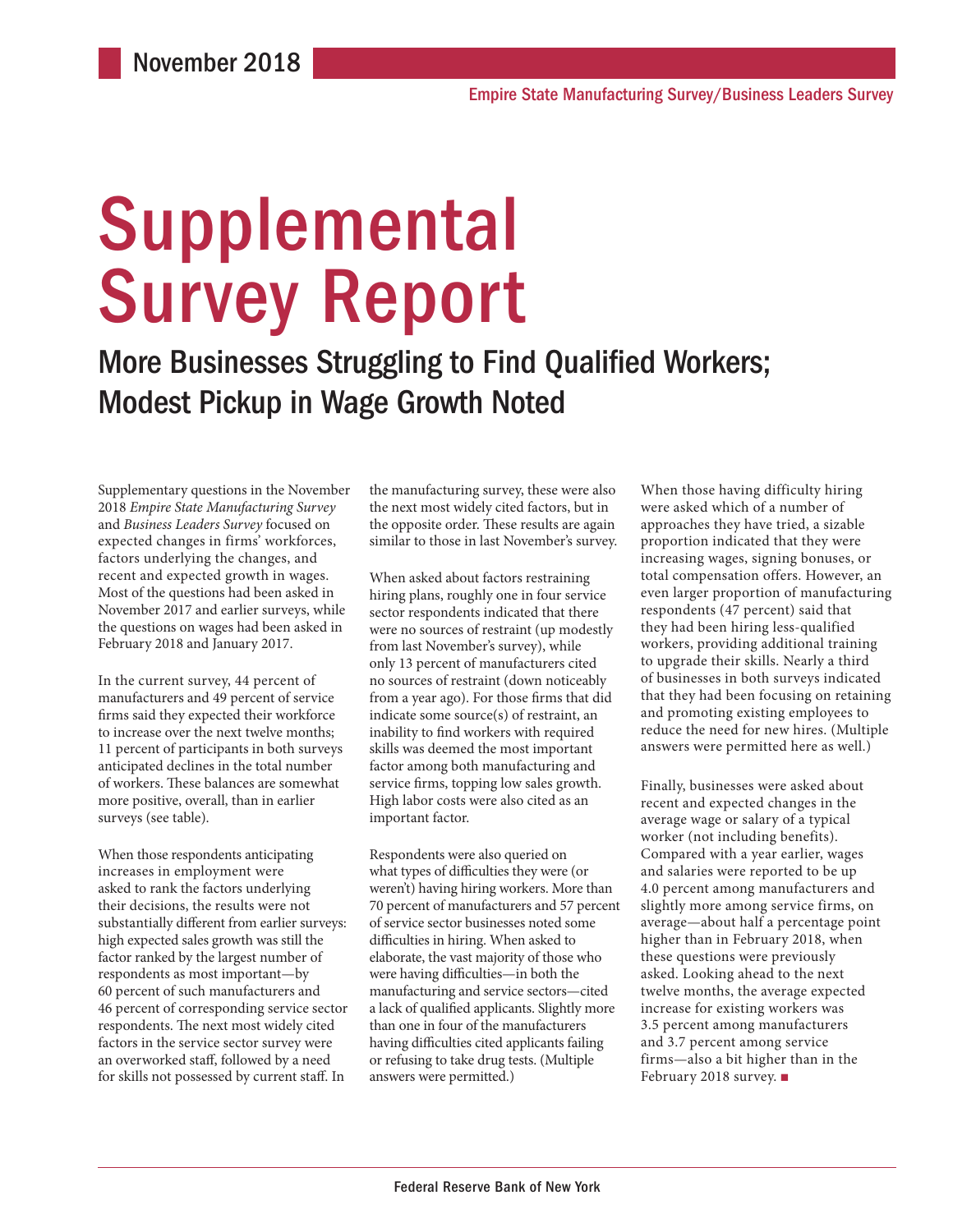### QUESTION 1

**For each category, please indicate the number of employees you have currently.**

|                   |                                  | <b>Empire State Manufacturing Survey</b> |                         |                  | <b>Business Leaders Survey</b> |                  |  |  |
|-------------------|----------------------------------|------------------------------------------|-------------------------|------------------|--------------------------------|------------------|--|--|
|                   | <b>Percentage of Respondents</b> |                                          |                         |                  |                                |                  |  |  |
|                   | November<br>2018                 | <b>November</b><br>2017                  | <b>November</b><br>2016 | November<br>2018 | <b>November</b><br>2017        | November<br>2016 |  |  |
| Under 100         | 69.6                             | 66.7                                     | 64.2                    | 70.2             | 63.5                           | 55.0             |  |  |
| 100 to 150        | 10.4                             | 11.9                                     | 11.9                    | 4.6              | 8.2                            | 11.3             |  |  |
| 150 to 200        | 5.2                              | 4.8                                      | 5.5                     | 2.6              | 3.8                            | 7.3              |  |  |
| 200 to 500        | 11.1                             | 12.7                                     | 11.9                    | 9.9              | 11.9                           | 9.9              |  |  |
| 500 or more       | 3.7                              | 4.0                                      | 6.4                     | 12.6             | 12.6                           | 16.6             |  |  |
|                   |                                  |                                          |                         |                  |                                |                  |  |  |
| Employee category |                                  |                                          |                         |                  |                                |                  |  |  |
| Full-time workers | 94.5                             | 93.8                                     | 95.4                    | 79.1             | 86.0                           | 92.2             |  |  |
| Part-time workers | 4.2                              | 3.7                                      | 2.2                     | 17.9             | 9.2                            | 7.2              |  |  |
| Contract workers  | 2.9                              | 2.5                                      | 2.4                     | 15.0             | 4.8                            | 0.6              |  |  |

### QUESTION 2

**Do you expect that your number of employees will increase, remain unchanged, or decrease over the next twelve months?**

|                  |                           | <b>Empire State Manufacturing Survey</b> |                  | <b>Business Leaders Survey</b> |                  |                         |  |  |
|------------------|---------------------------|------------------------------------------|------------------|--------------------------------|------------------|-------------------------|--|--|
|                  | Percentage of Respondents |                                          |                  |                                |                  |                         |  |  |
|                  | November<br>2018          | <b>November</b><br>2017                  | November<br>2016 | November<br>2018               | November<br>2017 | <b>November</b><br>2016 |  |  |
| Increase         | 44.4                      | 39.7                                     | 29.6             | 48.7                           | 44.1             | 44.1                    |  |  |
| Remain unchanged | 44.4                      | 46.0                                     | 53.7             | 40.1                           | 44.1             | 36.8                    |  |  |
| Decrease         | 11.1                      | 14.3                                     | 16.7             | 11.2                           | 11.8             | 19.1                    |  |  |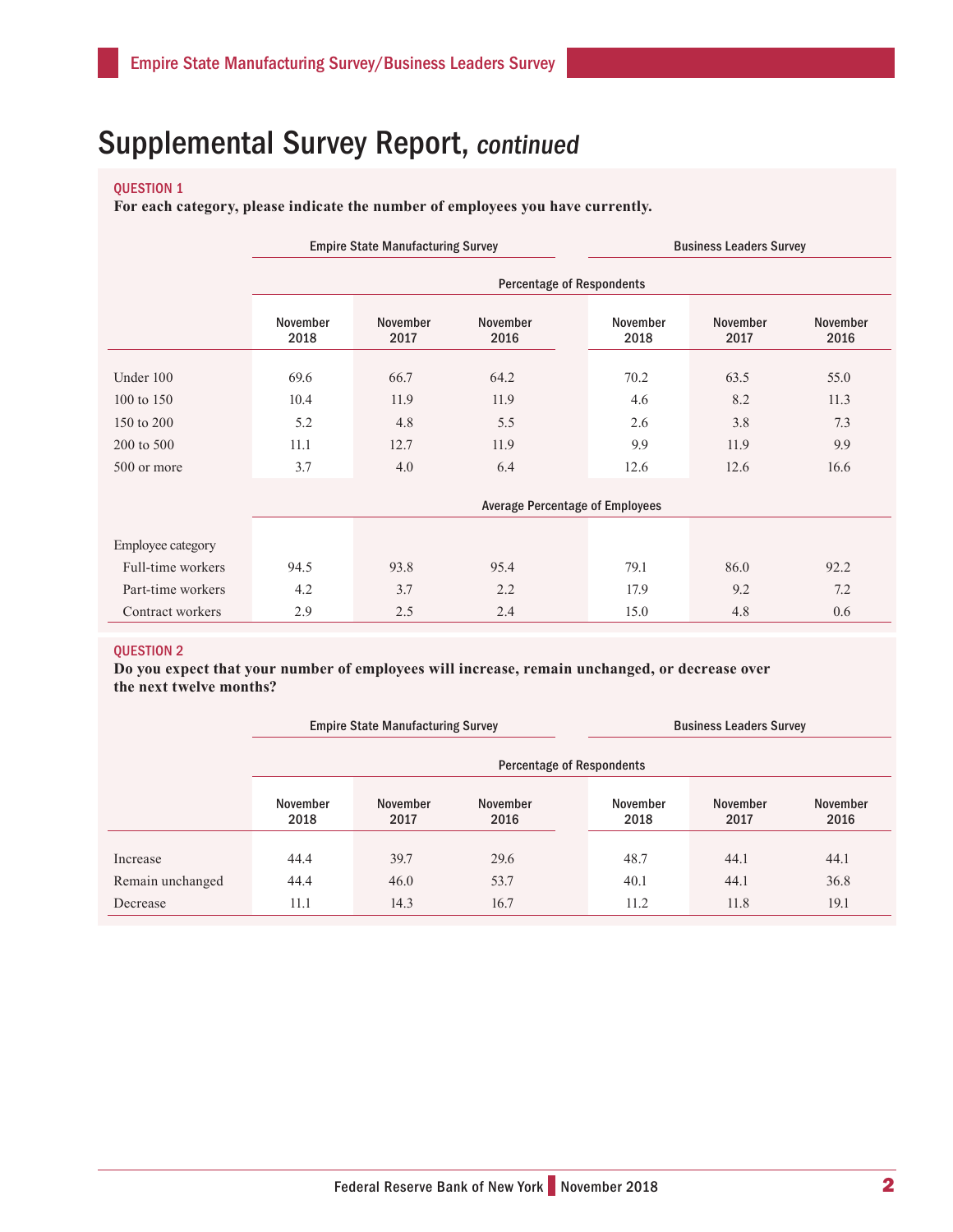### QUESTION 3

**If you plan to increase total employment: What are the three most important factors behind your plans to increase employment? Please rank up to three factors.**

|                                             |                                                           | <b>Empire State Manufacturing Survey</b> |                                | <b>Business Leaders Survey</b> |                                 |                                |  |  |
|---------------------------------------------|-----------------------------------------------------------|------------------------------------------|--------------------------------|--------------------------------|---------------------------------|--------------------------------|--|--|
|                                             | <b>Percentage of Respondents</b><br>Ranking the Factor as |                                          |                                |                                |                                 |                                |  |  |
|                                             | Most<br>Important                                         | <b>Second Most</b><br>Important          | <b>Third Most</b><br>Important | Most<br>Important              | <b>Second Most</b><br>Important | <b>Third Most</b><br>Important |  |  |
| Expected growth of sales is high            | 60.0                                                      | 13.3                                     | 5.0                            | 45.9                           | 12.2                            | 9.5                            |  |  |
| Reduced employment too much in recession    | 0.0                                                       | 6.7                                      | 3.3                            | 1.4                            | 1.4                             | 6.8                            |  |  |
| Current staff are overworked                | 13.3                                                      | 23.3                                     | 18.3                           | 17.6                           | 25.7                            | 8.1                            |  |  |
| Need skills not possessed by current staff  | 16.7                                                      | 28.3                                     | 10.0                           | 13.5                           | 18.9                            | 17.6                           |  |  |
| Labor costs have fallen                     | 0.0                                                       | 0.0                                      | 0.0                            | 0.0                            | 0.0                             | 0.0                            |  |  |
| Decreased economic or financial uncertainty | 0.0                                                       | 0.0                                      | 18.3                           | 4.1                            | 8.1                             | 13.5                           |  |  |
| Firm's financial position has improved      | 0.0                                                       | 16.7                                     | 25.0                           | 2.7                            | 17.6                            | 16.2                           |  |  |
| Other factors                               | 10.0                                                      | 6.7                                      | 6.7                            | 10.8                           | 1.4                             | 5.4                            |  |  |

*Note: Responses to this question are reported as a percentage of those indicating "increase" in Question 2.*

#### QUESTION 4

**What are the three most important factors, if any, restraining your hiring plans? If there are no important factors restraining your hiring plans, please check "no sources of restraint" below. Otherwise, please rank up to three factors.**

|                                                            |                                                                                                                                                | <b>Empire State Manufacturing Survey</b> |      | <b>Business Leaders Survey</b> |      |      |  |  |
|------------------------------------------------------------|------------------------------------------------------------------------------------------------------------------------------------------------|------------------------------------------|------|--------------------------------|------|------|--|--|
|                                                            | <b>Percentage of Respondents</b><br>Ranking the Factor as                                                                                      |                                          |      |                                |      |      |  |  |
|                                                            | Most<br><b>Second Most</b><br><b>Third Most</b><br><b>Second Most</b><br>Most<br>Important<br>Important<br>Important<br>Important<br>Important |                                          |      |                                |      |      |  |  |
| Expected growth of sales is low                            | 15.9                                                                                                                                           | 7.1                                      | 10.6 | 22.0                           | 8.1  | 6.5  |  |  |
| Current staff are underutilized/working reduced hours      | 1.8                                                                                                                                            | 5.3                                      | 4.4  | 3.3                            | 2.4  | 4.9  |  |  |
| Cannot find workers with required skills                   | 39.8                                                                                                                                           | 20.4                                     | 7.1  | 27.6                           | 10.6 | 7.3  |  |  |
| Labor costs are high                                       | 11.5                                                                                                                                           | 18.6                                     | 14.2 | 10.6                           | 15.4 | 6.5  |  |  |
| Uncertainty about the cost of health insurance             | 6.2                                                                                                                                            | 11.5                                     | 6.2  | 2.4                            | 13.8 | 8.1  |  |  |
| Uncertainty about other regulations or government policies | 5.3                                                                                                                                            | 9.7                                      | 11.5 | 4.9                            | 7.3  | 13.8 |  |  |
| Firm's financial position has deteriorated                 | 3.5                                                                                                                                            | 2.7                                      | 3.5  | 2.4                            | 4.9  | 7.3  |  |  |
| Want to keep operating costs low                           | 13.3                                                                                                                                           | 14.2                                     | 25.7 | 14.6                           | 17.1 | 18.7 |  |  |
| Other factors                                              | 5.3                                                                                                                                            | 2.7                                      | 2.7  | 2.4                            | 1.6  | 1.6  |  |  |
| Percentage indicating no sources of restraint              |                                                                                                                                                | 12.6                                     |      |                                | 25.8 |      |  |  |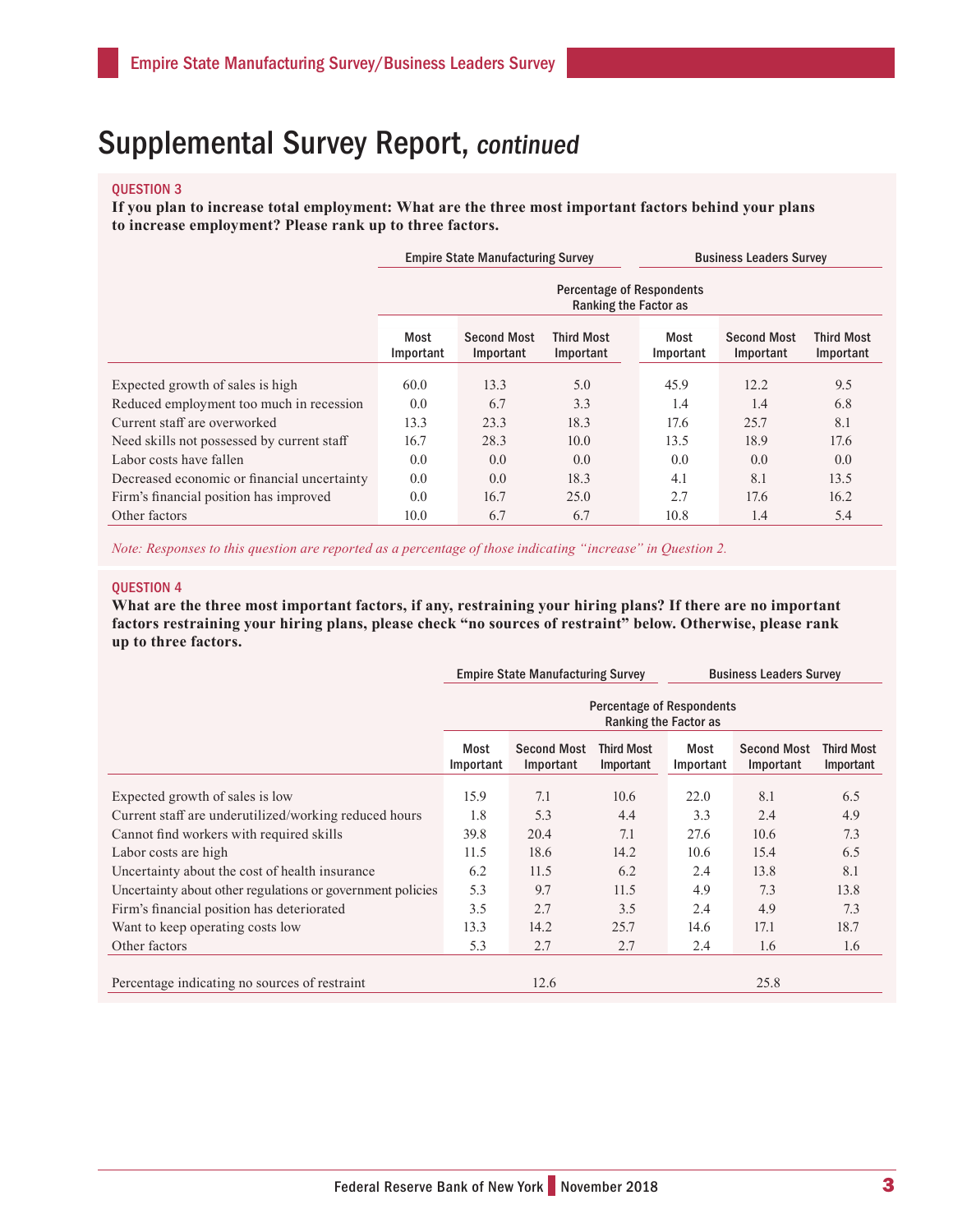#### QUESTION 5

**Which of the following best describes your use of changes in wages and salaries to retain existing employees?**

|                                                                                                      |                                  | <b>Empire State Manufacturing Survey</b> |                  | <b>Business Leaders Survey</b> |                  |                  |  |
|------------------------------------------------------------------------------------------------------|----------------------------------|------------------------------------------|------------------|--------------------------------|------------------|------------------|--|
|                                                                                                      | <b>Percentage of Respondents</b> |                                          |                  |                                |                  |                  |  |
|                                                                                                      | November<br>2018                 | November<br>2017                         | November<br>2016 | November<br>2018               | November<br>2017 | November<br>2016 |  |
| Increasing wages and salaries for <i>most</i> job categories<br>by more than in the past few years   | 37.6                             | 33.1                                     | 23.6             | 31.8                           | 16.0             | 19.7             |  |
| Increasing wages and salaries for only selected job<br>categories by more than in the past few years | 24.8                             | 30.6                                     | 31.1             | 35.1                           | 31.5             | 36.2             |  |
| Neither of the above                                                                                 | 37.6                             | 36.3                                     | 45.3             | 33.1                           | 52.5             | 44.1             |  |

#### QUESTION 6

**Thinking of positions your firm has filled or attempted to fill, have you had difficulty hiring workers in the last three months? Choose as many as apply.**

|                                                                 |                                  | <b>Empire State Manufacturing Survey</b> |                  | <b>Business Leaders Survey</b> |  |  |  |
|-----------------------------------------------------------------|----------------------------------|------------------------------------------|------------------|--------------------------------|--|--|--|
|                                                                 | <b>Percentage of Respondents</b> |                                          |                  |                                |  |  |  |
|                                                                 | November<br>2018                 | November<br>2017                         | November<br>2018 | November<br>2017               |  |  |  |
| $\mathbf{N}\mathbf{0}$                                          | 28.8                             | <b>31.0</b>                              | 43.2             | 50.6                           |  |  |  |
| Because we have had no job openings<br>in the last three months | 19.5                             | 15.3                                     | 21.3             | 24.7                           |  |  |  |
| Because we have been able to hire without difficulty            | 8.3                              | 16.1                                     | 17.3             | 23.5                           |  |  |  |
| But we have had trouble retaining new hires                     | 1.5                              | 2.4                                      | 4.7              | 2.5                            |  |  |  |
| Yes                                                             | 71.2                             | 69.0                                     | 56.8             | 49.4                           |  |  |  |
| Because of a lack of qualified applicants                       | 65.4                             | 64.5                                     | 49.3             | 45.1                           |  |  |  |
| Because applicants have failed or refused drug tests            | 18.8                             | 16.1                                     | 7.3              | 6.2                            |  |  |  |
| Because candidates have rejected job offers                     | 13.5                             | 10.5                                     | 18.0             | 11.1                           |  |  |  |
| For reasons not listed above                                    | 6.8                              | 2.4                                      | 6.0              | 4.3                            |  |  |  |

*Note: The proportion of respondents indicating the various reasons underlying "Yes" or "No" answers adds up to more than the respective totals, because multiple responses were permitted.*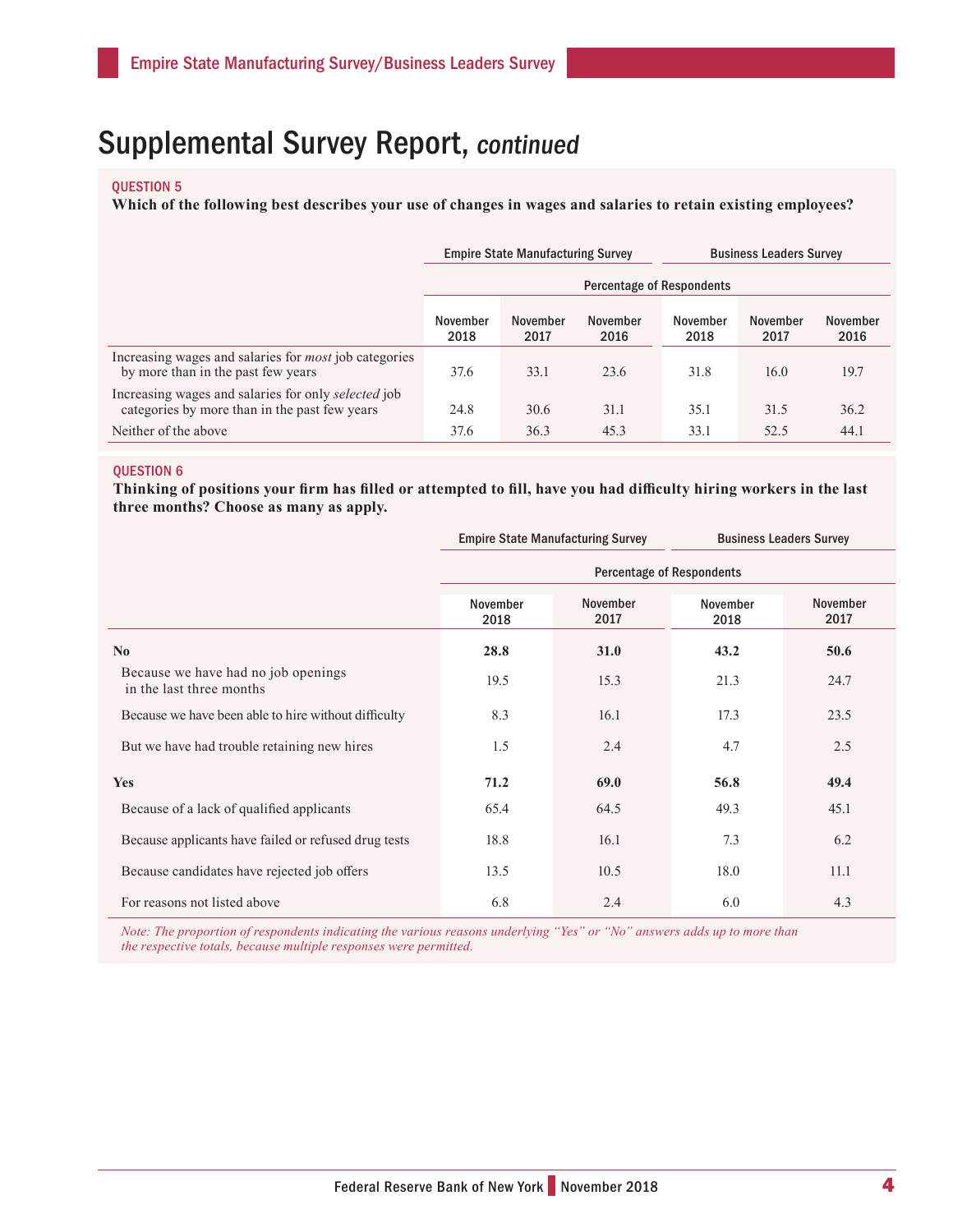### QUESTION 7

**If your firm has had difficulty hiring, which of the following approaches have you tried? Choose as many as apply.**

|                                                                                           |                                  | <b>Empire State Manufacturing Survey</b> | <b>Business Leaders Survey</b> |                  |  |  |  |
|-------------------------------------------------------------------------------------------|----------------------------------|------------------------------------------|--------------------------------|------------------|--|--|--|
|                                                                                           | <b>Percentage of Respondents</b> |                                          |                                |                  |  |  |  |
|                                                                                           | November<br>2018                 | November<br>2017                         | November<br>2018               | November<br>2017 |  |  |  |
| Raised wages, signing bonuses, or total<br>compensation offered to new hires              | 46.6                             | 39.5                                     | 36.0                           | 31.5             |  |  |  |
| Increased non-wage benefits offered to new hires                                          | 13.5                             | 6.5                                      | 10.0                           | 5.6              |  |  |  |
| Hired less-qualified workers but provided<br>additional training to upgrade their skills  | 47.4                             | 33.1                                     | 23.3                           | 16.0             |  |  |  |
| Increased advertising of open positions                                                   | 32.3                             | 37.1                                     | 30.0                           | 25.3             |  |  |  |
| Hired additional workers through a temporary help agency                                  | 21.1                             | 23.4                                     | 14.0                           | 13.0             |  |  |  |
| Invested in technology to reduce the need for new hires                                   | 31.6                             | 29.8                                     | 20.0                           | 12.3             |  |  |  |
| Focused on retaining and promoting existing employees<br>to reduce the need for new hires | 31.6                             | 28.2                                     | 32.0                           | 25.9             |  |  |  |
| Made no changes, still hoping to hire                                                     | 7.5                              | 9.7                                      | 7.5                            | 11.7             |  |  |  |

*Note: The proportion of respondents indicating each response option adds up to more than 100 percent, because mulitple responses were permitted.*